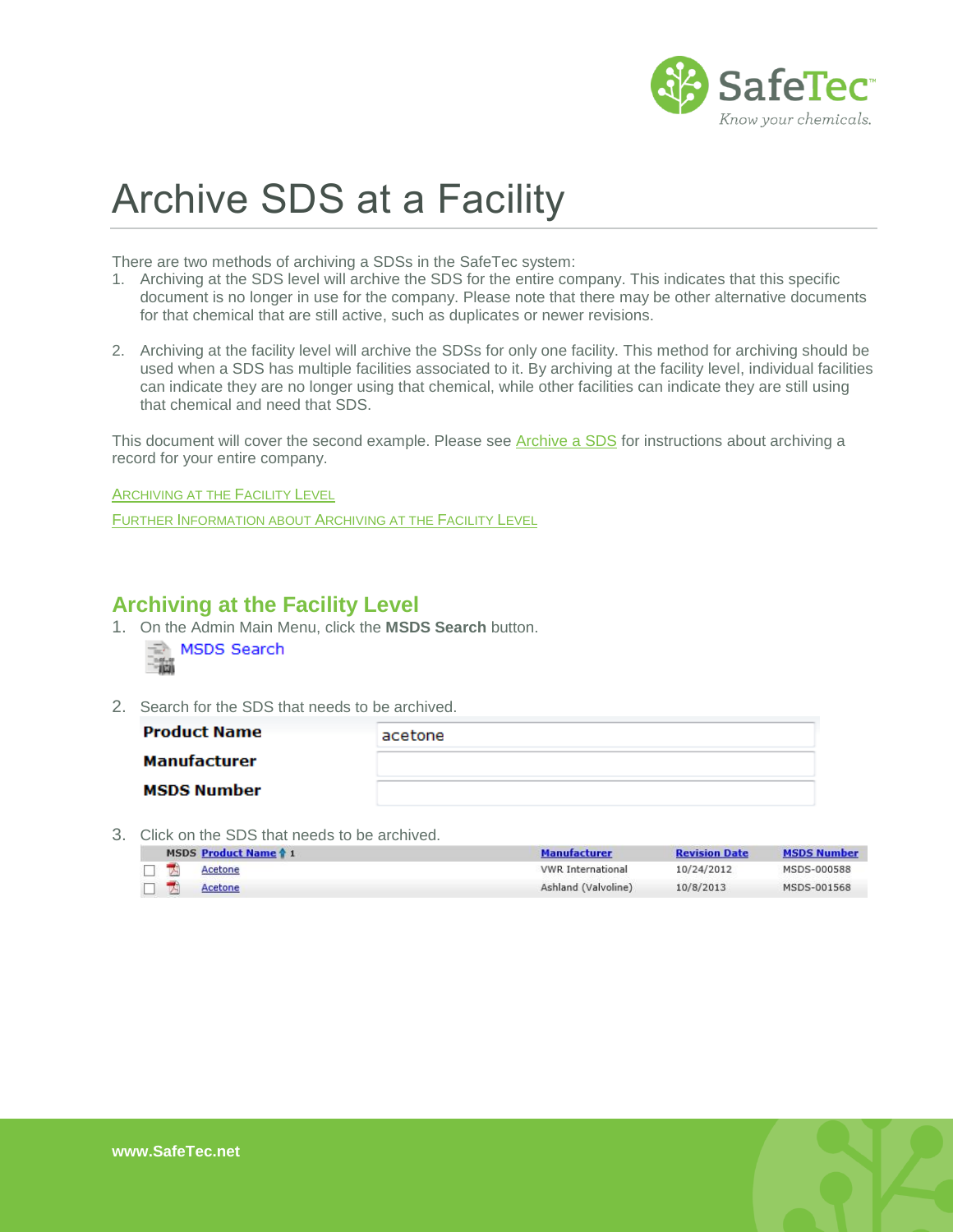

4. In the SDS Facilities section, click **Edit**.

| <b>MSDS Facilities</b> |                       |                       |                 |                      |  |
|------------------------|-----------------------|-----------------------|-----------------|----------------------|--|
| 图 Export to Excel      | <b>Solut</b>          |                       |                 |                      |  |
| <b>Facility</b>        | <b>Sub Location 1</b> | <b>Sub Location 2</b> | <b>Archived</b> | <b>Approval Type</b> |  |
| Facility A             |                       |                       |                 |                      |  |
| Facility A             | Room 1                |                       |                 |                      |  |
| Facility B             | Room 2                | Storage Shelf         |                 |                      |  |
| Facility D             |                       |                       |                 |                      |  |

5. Click the **Edit** link next to the facility that needs to be archived.

| l Acetone   |                           |                       |                       |                      |                 |
|-------------|---------------------------|-----------------------|-----------------------|----------------------|-----------------|
|             | Add New Go Back           |                       |                       |                      |                 |
|             | 图 Export to Excel         |                       |                       |                      |                 |
|             | <b>Edit Facility Name</b> | <b>Sub Location 1</b> | <b>Sub Location 2</b> | <b>Approval Type</b> | <b>Archived</b> |
| Edit        | Facility A                |                       |                       |                      |                 |
| Edit        | Facility A                | Room 1                |                       |                      |                 |
| <b>Edit</b> | <b>Facility B</b>         | Room 2                | Storage Shelf         |                      |                 |
| <b>Edit</b> | Facility D                |                       |                       |                      |                 |

6. Click the *Active / Archived Status* drop down menu and change it to *Archived*.

| <b>Basic Information</b>        |  |
|---------------------------------|--|
| <b>Facility</b>                 |  |
| Facility A                      |  |
| <b>Sub Location 1</b>           |  |
| Room 1                          |  |
| <b>Sub Location 2</b>           |  |
| <b>Approval Type</b>            |  |
|                                 |  |
| <b>Active / Archived Status</b> |  |
| Active                          |  |

7. Click **Save** to update the SDS record.